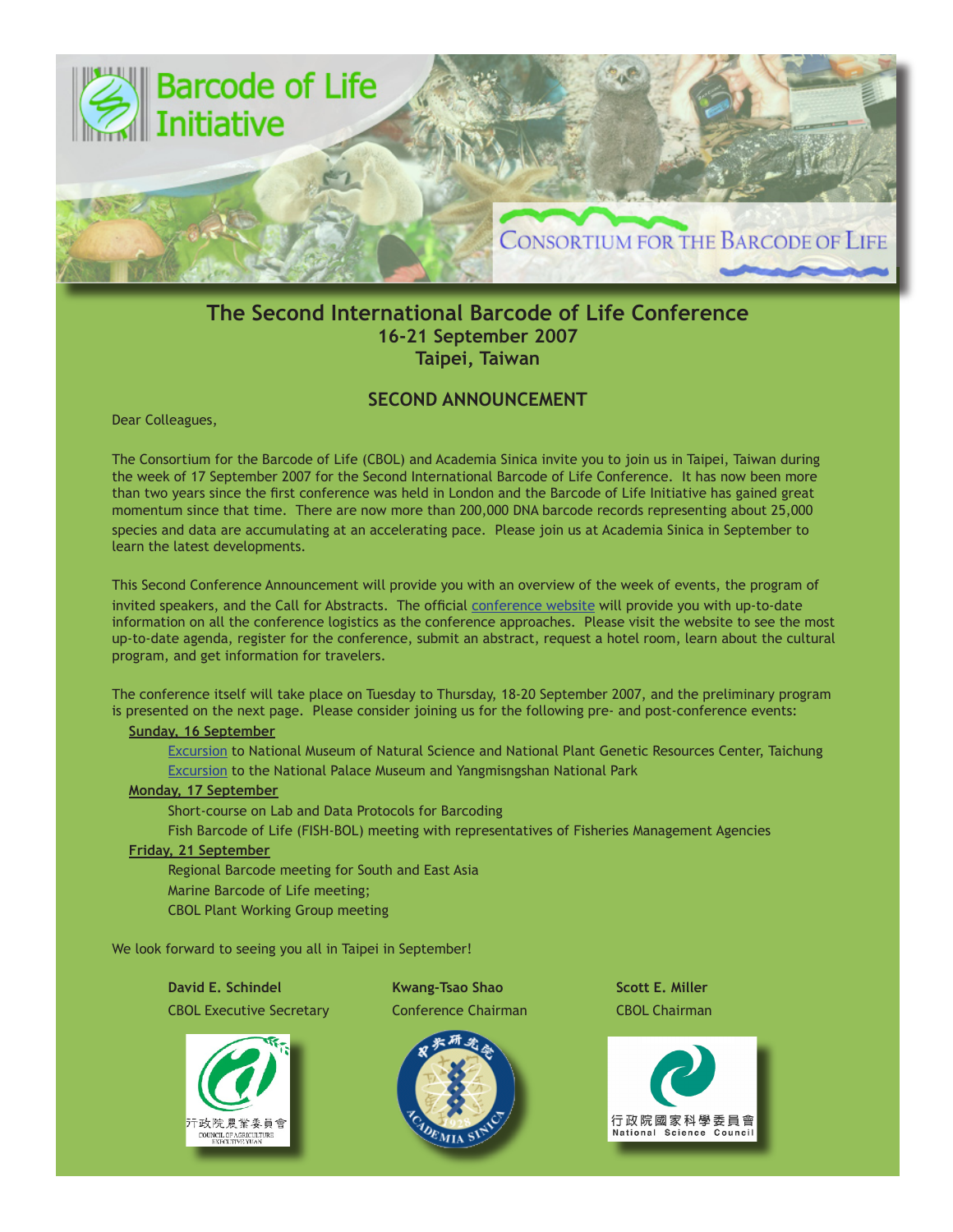## **PROGRAM OF INVITED SPEAKERS** *[C] = confirmed*

## **TUESDAY, 18 SEPTEMBER**

#### **Session 1 - Global Activities of the Barcode of Life**

 **Initative (BOLI)** *Moderator Karen Armstrong*  Kwang-Tsao Shao, Academia Sinica [C] Ya-Ping Zhang, Chinese Academy of Sciences [C] Helida Oyieke, National Museums of Kenya [C]

## **Session 2 - Diverse Applications of DNA Barcoding**  *Moderator José Alves-Gomes*  Scott Miller, Smithsonian Institution [C] Yvonne Linton, Natural History Museum London [C] Marc De Meyer, Royal Museum Central Africa, Belgium [C] Mark Stoeckel, Rockefeller University [C] Robert Hanner, University of Guelph [C] Mark Bagley, US Environmental Protection Agency [C] Ann Bucklin, University of Connecticut [C]

**Session 3 - How Does Barcoding Work and How Well Does it Work?** *Moderator Chaolun Allen Chen*  Paul Hebert, University of Guelph [C] Robert Hanner, University of Guelph [C] Chris Meyer, University of California Berkeley [C] 2 contributed talks

**Session 4 - How close are we to barcorders that are handheld, field-friendly, or table-top?** *Moderator Dan Janzen*  5 contributed talks

## **WEDNESDAY, 19 SEPTEMBER**

**Session 5 - Analytical Methods for Barcode Data**  *Moderator Javier Cabrera* 5 contributed talks

**Session 6 - Case Studies I. Integrative taxonomic studies using DNA barcoding.** *Moderator Shen-Horn Yen* Biff Bermingham, Smithsonian Institution [C] Benoit Dayrat, University of California Merced [C] Rodolphe Rougerie, University of Guelph [C] Mark Sidall, American Museum of Natural History [C]

#### **Session 7 - BOLI's Goals for 2009: What new SCIENCE will we see at the Third Barcode Conference?**

*Moderator Cecilia Saccone*

Ī

#### **Session 7 (cont)**

 Les Christidis, Australia Museum [C] Dan Janzen, University of Pennsylvania [C] Paul De Barro, CSIRO, Australia [C] Hideaki Sugawara, National Institute of Genetics [C] Peter Ng, National University of Singapore [C] Rob De Salle, American Museum of Natural History [C]

#### **Session 8 - Case Studies II. DNA barcoding in developing countries.** *Moderator Helida Oyieke* Daniel Masiga, ICIPE [C]

Pablo Tubaro, MACN, Argentina [C] Wazir Lakra, National Bureau of Fish Genetic Resources, India [C] 2 contributed talks

## **THURSDAY, 20 SEPTEMBER**

#### **Session 9 - Barcoding in the Wider Evolutionary**

**Context.** *Moderator Ya-Ping Zheng*

Michael Donoghue, Yale University [C]

 Masaki Miya, Natural History Museum, Chiba University [C] Dan Faith, The Australian Museum [C] Richard Lane, Natural History Museum London [C]

## **Session 10 - State-of-the-Art Practices: How to manage your barcode data.** *Moderator Bob Hanner*

 Sujeevan Ratnasingham, University of Guelph [C] Scott Federhen, NCBI/GenBank Tom Orrell, Smithsonian Institution, ITIS [C] Andrew Polaszek, ICZN [C] Jim Edwards, Encyclopedia of Life, Smithsonian [C] **Session 11 - State-of-the-Art Practices: How do the best barcode labs do their work?** *Moderator Paul Hebert* Lee Weigt, Smithsonian Institution (LAB) [C] Paul Bartels, BioBank, South Africa [C] David Lambert, Allan Wilson Centre, New Zealand [C]

Mehrdad Hajibabaei, University of Guelph [C]

# **Session 12 - Barcoding with non-COI gene regions**  *Moderator Freek Bakker*

 Robyn Cowan, Royal Botanic Gardens Kew [C] John Kress, Smithsonian Institution [C] Lynn Cook, University of Queensland [C] Sean Graham, University of British Columbia [C] Amy Rossman, USDA, ARS [C]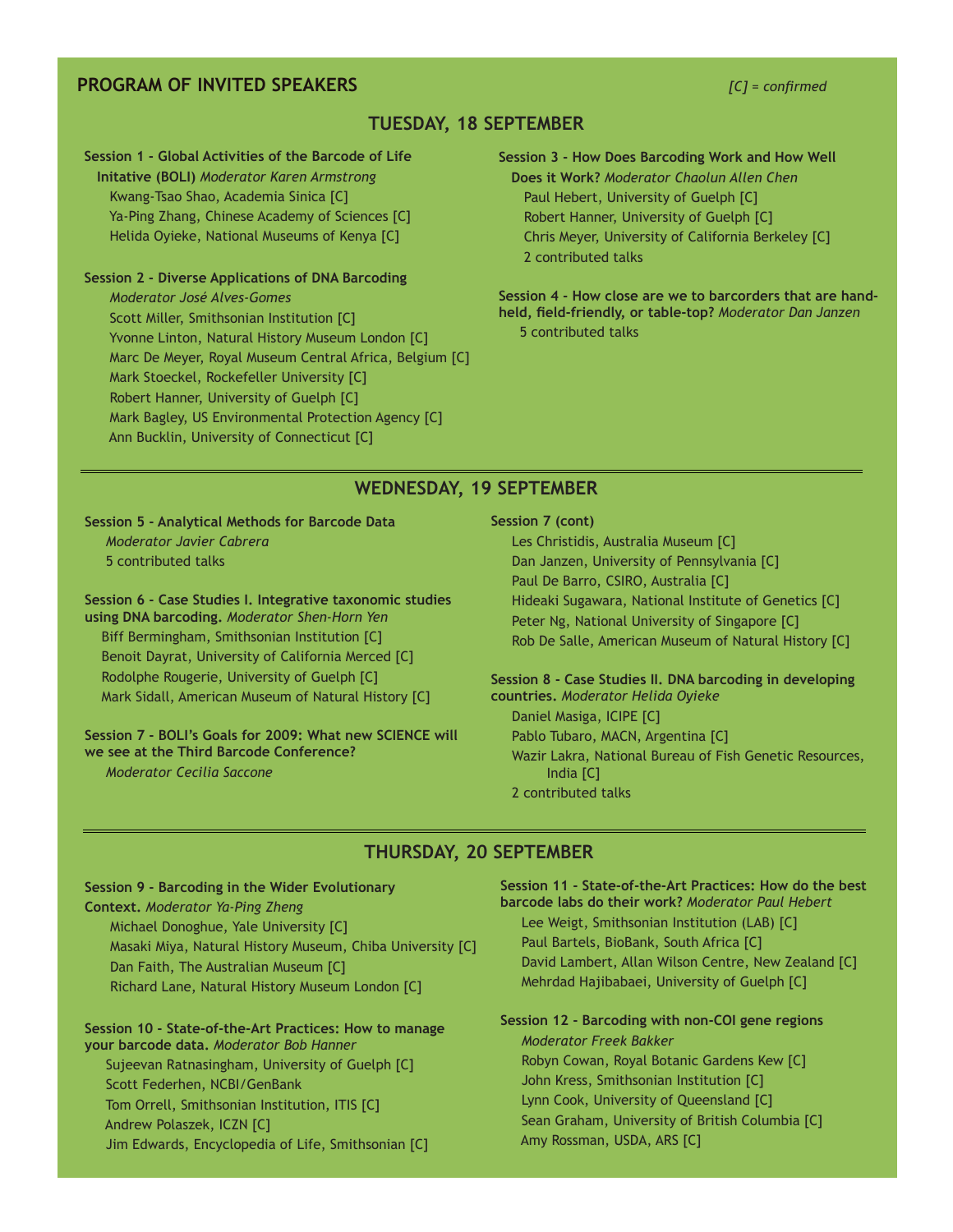# **CALL FOR ABSTRACTS**

Participants are invited to submit abstracts to the Second International Barcode of Life Conference. All accepted submissions will be included in an Abstracts Volume distributed at the conference. The authors of the accepted abstracts will be considered as potential contributors to the Conference Proceedings volume.

Submitters will be asked to specify if the abstract is being submitted for presentation as a poster or in one of the following technical sessions:

- **Session 3:** Projects exploring the accuracy, reliability, and efficiency of barcoding relative to other approaches to specimen identification (2 presentations)
- **Session 4:** Projects dealing with the development of next-generation instruments, reagents, and processes that will make DNA barcoding faster, cheaper, more portable, more reliable, and more accessible to non-specialists.(5 presentations)
- **Session 5:** Projects that present protocols and/or software for the sampling, analysis, interpretation and display of DNA barcode data. In addition, CBOL is offering a \$5,000 prize for the best new software for the visualization and spatial manipulation of barcode data. Abstracts submitted for this session will be judged by the Steering Committee of CBOL's Data Analysis Working Group. Potential submitters should consult information about the Working Group posted [here](http://www.barcoding.si.edu/PastEvents.htm) (http://www.barcoding.si.edu/PastEvents.htm). (5 presentations).
- **Session 8:** Taxonomic studies and systematic revisions that demonstrate the utility of barcode data in combination with other taxonomic data; projects that are attempting DNA barcoding in a taxo nomic group for the first time; and projects that are encountering challenges in the use of barcode data in taxonomic revisions (2 presentations).

**Poster sessions.** Participants are also encouraged to submit abstracts on aspects of DNA barcoding not included in technical sessions, including projects that are in the planning stage or early stage of implementation. Poster presentations will allow their authors to discuss their early-stage projects, get feedback on their ideas, and make valuable connections. The conference hall at Academia Sinica is surrounded by spacious hallways in which poster presentations will be on display throughout the conference. Poster presenters will have the chance to discuss their projects with conference participants during all coffee/tea breaks and during lunch breaks. The organizers plan to accept 20 - 40 abstracts for poster presentations.

The abstracts will be evaluated by the Science Program Committee using the following criteria:

*Impact.* Does the abstract present new data, methods, and/or applications that explore the impact of DNA barcoding in taxonomy, other fields of research, and/or practical applications?

*Originality.* Does the abstract broaden the scope and/or depth of DNA barcoding research and its application?

*Credibility.* Do the data and/or methods presented in the abstract meet the highest standards of practice?

**Submission and Deadlines.** Abstracts must be submitted via our [web-based submission form.](http://www.bolinfonet.org/conferences/index.php/form/submission/3) Submitters will receive an automated confirmation message via email.

| 1 July 2007:  | Deadline for submission of abstracts              |
|---------------|---------------------------------------------------|
| 15 July 2007: | Submitters will be informed of evaluation results |
|               | Final Conference Program posted on website        |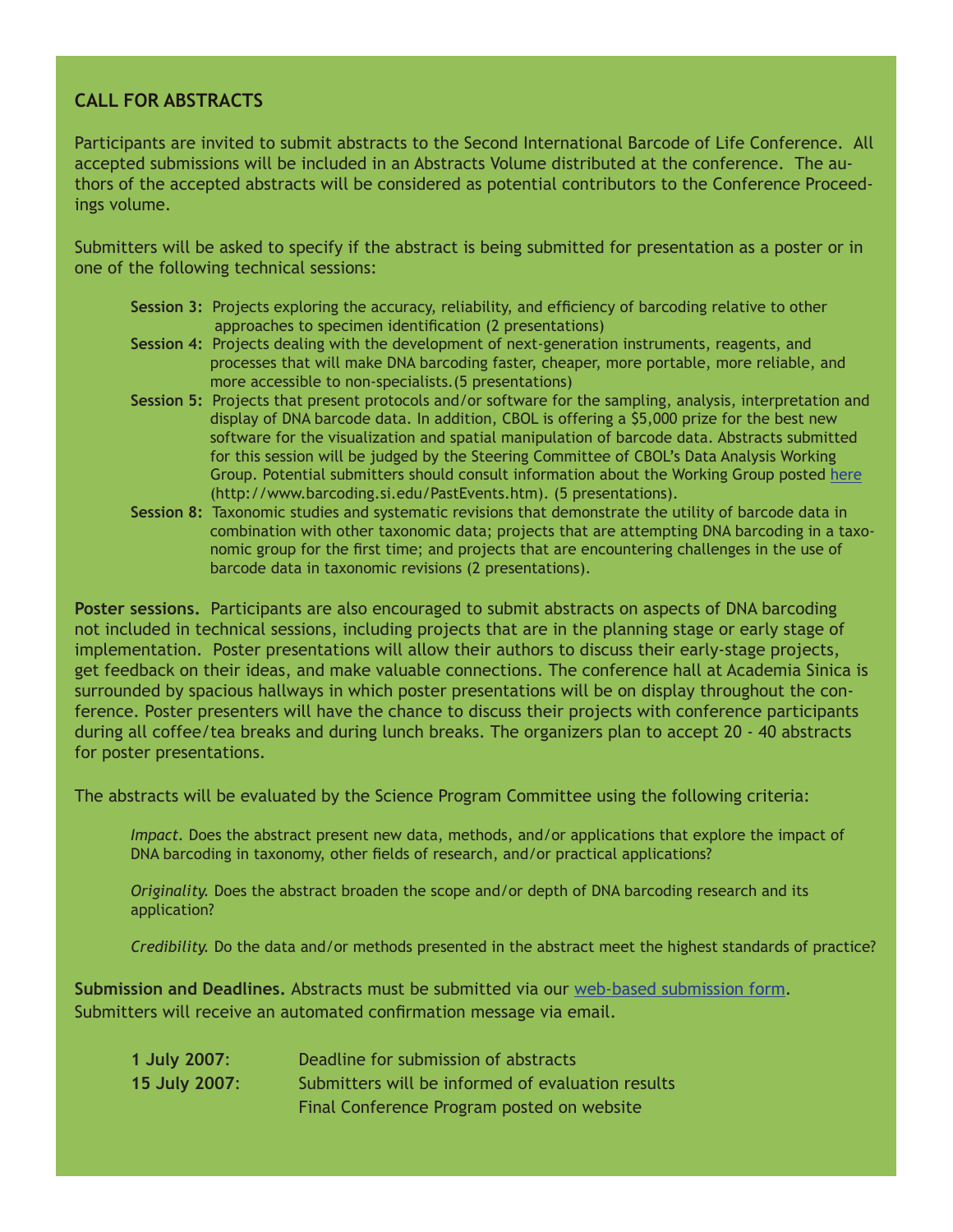# **SIDE EVENTS**

## **SUNDAY, 16 SEPTEMBER**

**Excursion to Taichung.** Conference participants are invited to take part in an all-day bus excursion to Taichung, a city approximately 2 hours south of Taipei. The program will include a visit to the National Museum of Natural Science for a tour of collections, laboratories and the public exhibit, and the national seedbank located at the National Plant Genetic Resources Center. A fee of \$25 per person will be collected to cover the cost of transportation and lunch.

**Excursion to cultural sites.** The National Palace Museum is considered one of the world's five great museums. Accumulated over a thousand years, its collections include ceramics, porcelain, calligraphy and ritual bronzes. Hsiaoyukeng is at an elevation of 800m and contains a host of volcanic fumaroles, sulfur crystals, and hotsprings. A fee of \$25 per person will be collected to cover cost of transportation and lunch.

For more information on the pre- and post-conference cultural programs please visit the [conference website.](http://www.bolinfonet.org/conferences/index.php/conference/view/second-international-barcode-conference)

# **MONDAY, 17 SEPTEMBER**

**Short-course on Lab and Data Protocols for Barcoding.** CBOL's Database and DNA Working Groups will offer a one-day introduction to the lab procedures and approaches to data management used in DNA barcoding. This course will provide participants with protocols they can follow to establish systems for specimen curation, tissue preservation, DNA extraction, and PCR amplification. Presentations will also describe successful approaches to data capture and management starting in the field, continuing through specimen curation, tissue banking, and lab procedures.

**Fish Barcode of Life (FISH-BOL).** FISH-BOL is one of CBOL's major barcoding campaigns and it has already barcoded more than 3,600 fish species. This meeting will bring FISH-BOL participants together with representatives of fisheries management agencies to discuss how barcoding can support sustainable fishing and species conservation.

# **FRIDAY, 21 SEPTEMBER**

**Regional Barcode meeting for South and East Asia.** CBOL, in partnership with BioNET-Intertional, is organizing a one-day meeting of leading biodiversity researchers and policymakers from South and East Asia. Participation will be by invitation only. The meeting will be devoted to discussing potential applications of barcoding to meet the highest priorities of the region. This is the fouth such regional outreach meeting that CBOL and BioNET have conducted in developing regions.

**Marine Barcode of Life meeting.** CBOL and the Census of Marine Life are organizing a one-day workshop aimed at planning the implementation of barcoding projects for marine species. This meeting builds on the [results of a CBOL-COML](http://barcoding.si.edu/PDF/CoML%20Workshop%20Report%20-%20FINAL.pdf) [workshop](http://www.bolinfonet.org/conferences/assets/files/Excursions.pdf) held in Amsterdam in May 2006.

**Meeting of CBOL Plant Working Group.** One of the important outcomes of the London Barcode Conference in February 2005 was the launch of efforts to identify the optimal barcode region(s) for land plants. CBOL's Plant Working Group will host a one-day workshop to discuss progress on this effort and to develop plans for barcoding projects on plants.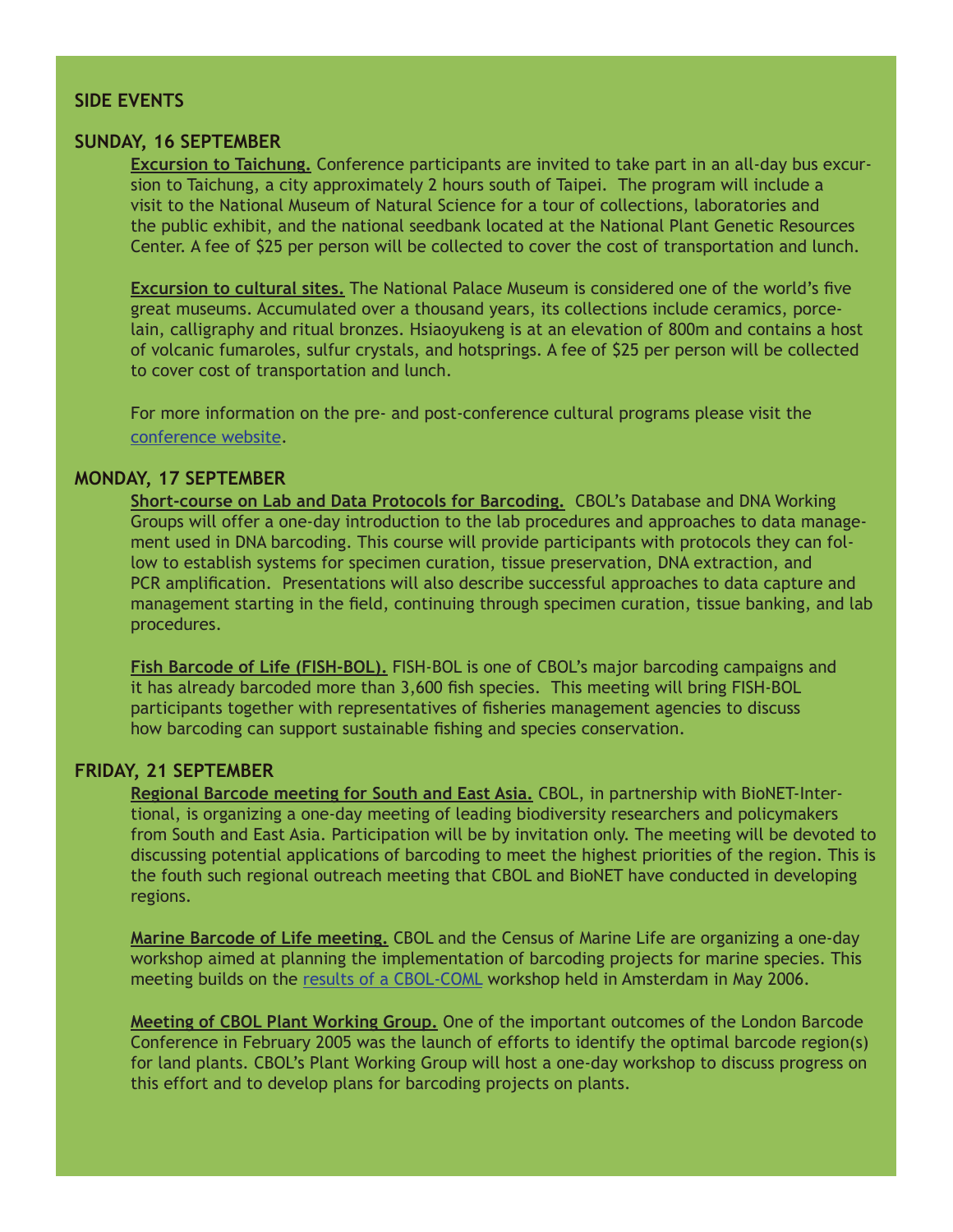

# **TRAVEL BURSARIES**

Travel bursaries will be provided to select participants on a competitive basis to offset the costs of attending the conference. The travel bursary package includes:

| <b>Total Package</b>                | \$1254 | <b>NTD 40,755</b> |
|-------------------------------------|--------|-------------------|
| Incidental expenses                 | \$150  | <b>NTD 4,875</b>  |
| Hotel (4 nights at AAC, \$26/night) | \$104  | <b>NTD 3,380</b>  |
| Average airfare                     | \$1000 | <b>NTD 32,500</b> |

**Requirements.** Applicants must be from developing countries and have a demonstrated interest in barcoding. Preference will be given to:

- a) Applicants who have submitted abstracts that have been accepted for oral or poster presentations
- b) Researchers and doctoral students with active involvement in barcoding projects
- c) Government officials with policy-making responsibilites in areas related to species identification

**Submission and Deadlines.** Applications for travel bursaries can be made through our [web-based sub](http://www.bolinfonet.org/conferences/index.php/form/submission/4)[mission form](http://www.bolinfonet.org/conferences/index.php/form/submission/4). Applicants will receive an automated confirmation that their application has been received.

| 1 July 2007:  | Deadline for submission of travel bursaries                     |
|---------------|-----------------------------------------------------------------|
| 15 July 2007: | Submitters will be informed of decisions; final agenda released |

# **VISA REQUIREMENTS**

Residents of the following countries do not need a visa to enter Taiwan provided they have a passport that does not expire for at least 6 months after entry into Taiwan, a return air ticket, and no criminal record.

Australia, Austria, Belgium, Canada, Costa Rica, Denmark, Finland, France, Germany, Greece, Ireland, Iceland, Italy, \*Japan, Republic of Korea, Liechtenstein, Luxembourg, Malaysia, Malta, Monaco, the Netherlands , New Zealand, Norway, Portugal, Singapore, Spain, Sweden, Switzerland, U.K. and U.S.A.

For more information on entry requirements, please go [here.](http://www.boca.gov.tw/mp.asp?mp=2)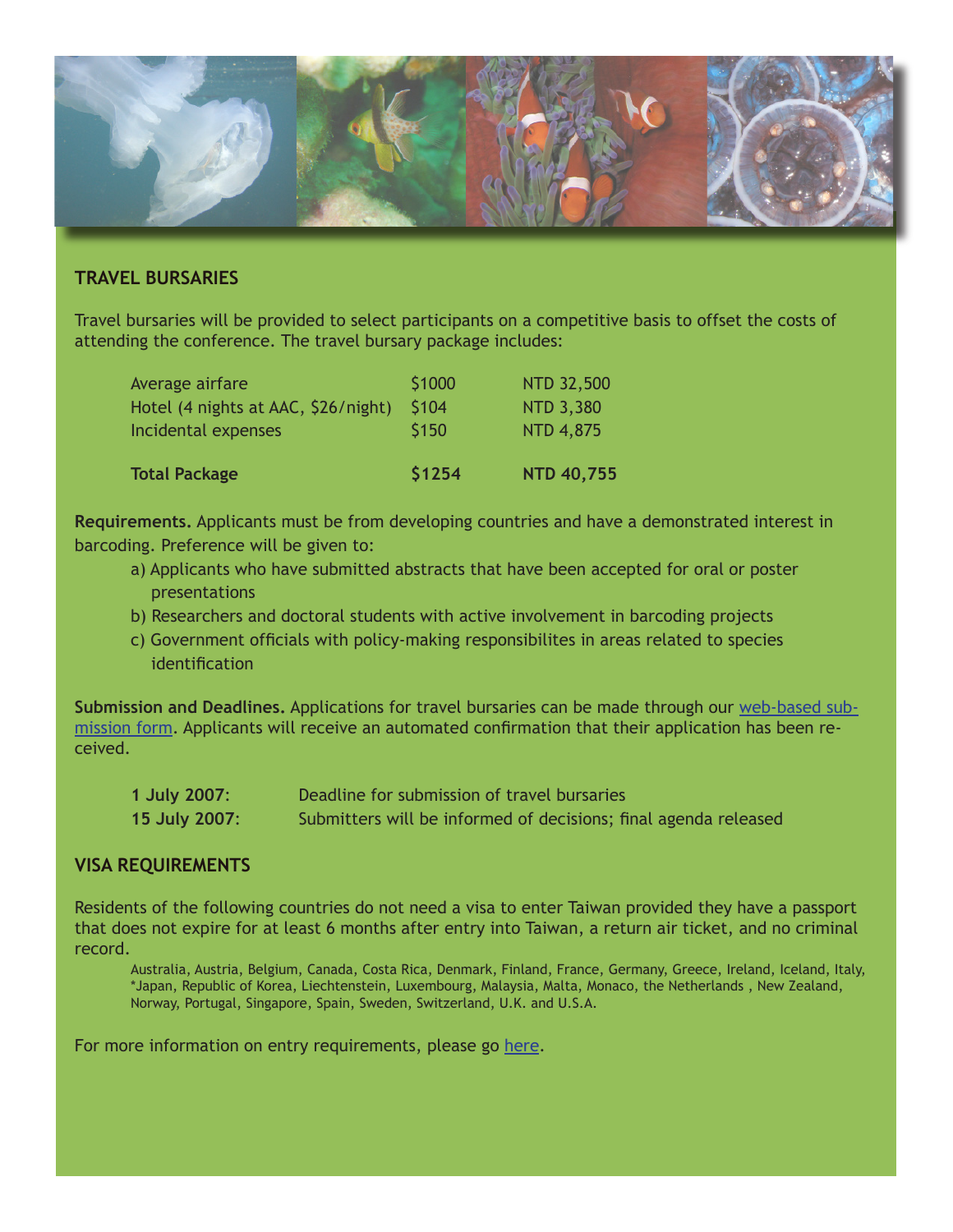

# **CONFERENCE FEES**

Conference fees will cover attendance to all scientific sessions, conference kit, three lunches during the conference, coffee breaks, transportation between hotels and the meeting venue, an evening welcome reception, and a closing banquet (reservation required). Space in the conference will be limited. Participants must register and pay the conference fee to ensure a place in the conference. Payment of the conference fee can only be made by credit card (see How to Register, below). The conference fee will be waived for all speakers and recipients of travel bursaries. Participants whose abstracts have been accepted must register by 1 July or their place in the program will be canceled.

## **Conference fees:**

|                       | By July 1             | After July 1          |
|-----------------------|-----------------------|-----------------------|
| Delegate              | NT \$6,800 / US \$200 | NT \$8,500 / US \$250 |
| Student*              | NT \$3,400 / US \$100 | NT \$5,100 / US \$150 |
| Accompanying person** | NT \$3,400 / US \$100 | NT \$5,100 / US \$150 |

Exchange rate: NT\$34 to US\$1 (as of April, 2007 and is subject to change)

\* Participants registering as students must provide a letter from their head of department to support their application. Please complete the [student identification form](http://www.bolinfonet.org/conferences/assets/files/Student_identification_form.pdf) provided on the conference website and return it to the Conference Secretariat upon registration.

\*\* Fee for accompanying persons covers three lunches, the evening reception, and the closing banquet.

# **How to Register for the Conference:**

*Online:* Use the online Registration & Hotel Reservation System, accessible on the [conference website.](http://www.bolinfonet.org/conferences/index.php/conference/view/second-international-barcode-conference) *By fax, e-mail or air mail:* Print and complete the [Conference Registration Form](http://www.bolinfonet.org/conferences/assets/files/Conference_Registration_Form.pdf) and return it to the Conference Secretariat at:

> 2F, 316, Wen-chang Street, Taipei, 110, Taiwan; Fax: 886-2-8789-3602/3 Telephone: 886-2-8780-5688 ext. 136; E-mail: BOL2007@convention.com.tw

## **Cancellation/refund policy:**

Any cancellation or change must be received and confirmed by the Conference Secretariat in official written notice via letter, fax, or e-mail. The refunds will be processed one month after the conference, less the applicable taxes and bank handling charges.

# **Deadlines for refund:**

| Date received  | By August 15, 2007 |
|----------------|--------------------|
| <b>Refunds</b> | 70%                |

After August 15, 2007 **NO REFUND** 

# **NAME BADGES**

Your name badges are coded to indicate your category of participation and also to provide information important to the Secretariat. The name badge serves as authorization for entry to all sessions of the event including meeting, functions and excursions.